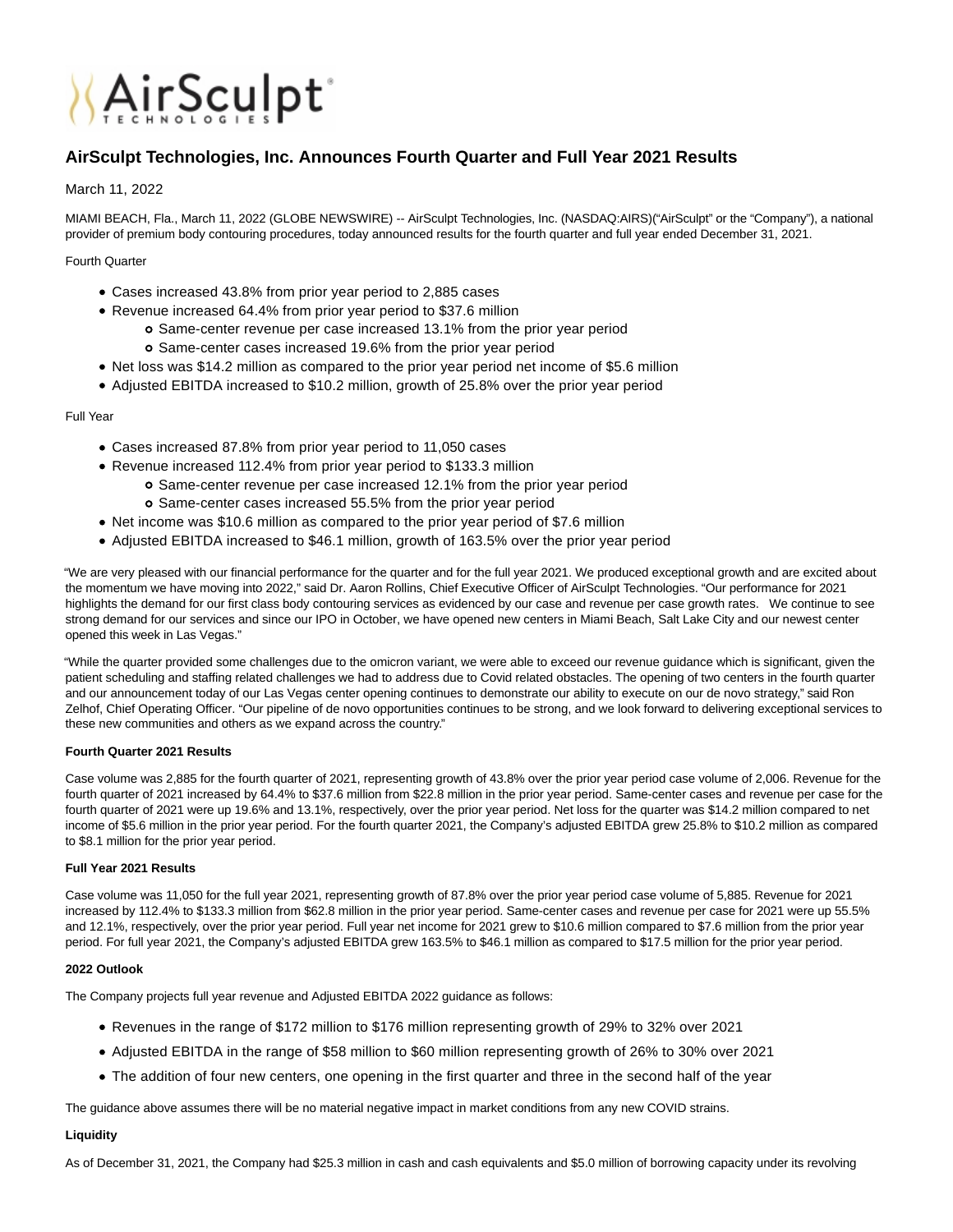#### credit facility.

The Company had \$26.6 million and \$14.0 million in operating cash flows for the full year 2021 and 2020, respectively. The increase is primarily driven by improved income from operations related to opening four new centers in the 12 months ended December 31, 2021 and an increase in same center volumes and revenue which were impacted by the COVID-19 pandemic in the second and third quarters of 2020.

### **Conference Call Information**

AirSculpt will hold a conference call today, March 11, 2022 at 8:30 am (Eastern Time). The conference call can be accessed live over the phone by dialing 1-877-407-9716 or for international callers, 1-201-493-6779. A replay will be available two hours after the call and can be accessed by dialing 1-844-512-2921, or for international callers, 1-412-317-6671. The passcode for the live call and the replay is 13726492. The replay will be available until March 18, 2022.

Interested investors and other parties may also listen to a simultaneous webcast of the conference call by logging onto the Investor Relations section of the Company's website at https://investors.elitebodysculpture.com/. The online replay will be available for one week following the call.

#### **About AirSculpt Technologies**

AirSculpt Technologies is an experienced, fast-growing national provider of body contouring procedures delivering a premium consumer experience under its brand, Elite Body Sculpture. At Elite Body Sculpture, we provide custom body contouring using our proprietary AirSculpt® method that removes unwanted fat in a minimally invasive procedure, producing dramatic results. It is our mission to generate the best results for our patients.

#### **Forward-Looking Statements**

This press release contains forward-looking statements. In some cases, you can identify these statements by forward-looking words such as "may," "might," "will," "should," "expects," "plans," "anticipates," "believes," "estimates," "predicts," "potential" or "continue," the negative of these terms and other comparable terminology. These forward-looking statements, which are subject to risks, uncertainties, and assumptions about us, may include projections of our future financial performance, our anticipated growth strategies, and anticipated trends in our business. These statements are only predictions based on our current expectations and projections about future events. There are important factors that could cause our actual results, level of activity, performance, or achievements to differ materially from the results, level of activity, performance or achievements expressed or implied by the forward-looking statements, including those factors discussed in the section titled "Risk Factors" in our Annual Report on Form 10-K.

Our future results could be affected by a variety of other factors, including, but not limited to, failure to open and operate new centers in a timely and cost-effective manner; shortages or quality control issues with third-party manufacturers or suppliers; competition for surgeons; litigation or medical malpractice claims; inability to protect the confidentiality of our proprietary information; changes in the laws governing the corporate practice of medicine or fee-splitting; changes in the regulatory, economic and other conditions of the states and jurisdictions where our facilities are located; and business disruption or other losses from war, pandemic, terrorist acts or political unrest.

The risk factors discussed in "Risk Factors" in our Annual Report on Form 10-K could cause our results to differ materially from those expressed in the forward-looking statements made in this press release.

There also may be other risks that are currently unknown to us or that we are unable to predict at this time.

Although we believe the expectations reflected in the forward-looking statements are reasonable, we cannot guarantee future results, level of activity, performance, or achievements. Moreover, neither we nor any other person assumes responsibility for the accuracy and completeness of any of these forward-looking statements. Forward-looking statements speak only as of the date they were made, and we are under no duty to update any of these forward-looking statements after the date of this press release to conform our prior statements to actual results or revised expectations.

#### **Use of Non-GAAP Financial Measures**

The Company reports financial results in accordance with generally accepted accounting principles in the United States ("GAAP"), however, the Company believes the evaluation of ongoing operating results may be enhanced by a presentation of Adjusted EBITDA and Adjusted EBITDA Margin, which are non-GAAP financial measures.

These non-GAAP financial measures are not intended to replace financial performance measures determined in accordance with GAAP. Rather, they are presented as supplemental measures of the Company's performance that management believes may enhance the evaluation of the Company's ongoing operating results. These non-GAAP financial measures are not presented in accordance with GAAP, and the Company's computation of these non-GAAP financial measures may vary from similar measures used by other companies. These measures have limitations as an analytical tool and should not be considered in isolation or as a substitute or alternative to revenue, net income, operating income, cash flows from operating activities, total indebtedness or any other measures of operating performance, liquidity or indebtedness derived in accordance with GAAP.

#### **AirSculpt Technologies, Inc. and Subsidiaries Selected Consolidated Financial Data (Dollars in thousands)**

|                     | <b>Three Months Ended</b><br>December 31, |        | <b>Twelve Months Ended</b><br>December 31. |         |  |        |  |
|---------------------|-------------------------------------------|--------|--------------------------------------------|---------|--|--------|--|
|                     | 2021                                      | 2020   |                                            | 2021    |  | 2020   |  |
| Revenue             | \$<br>37.556                              | 22.843 |                                            | 133,315 |  | 62,766 |  |
| Operating expenses: |                                           |        |                                            |         |  |        |  |
| Cost of service     | 13,074                                    | 7.618  |                                            | 44,536  |  | 23,471 |  |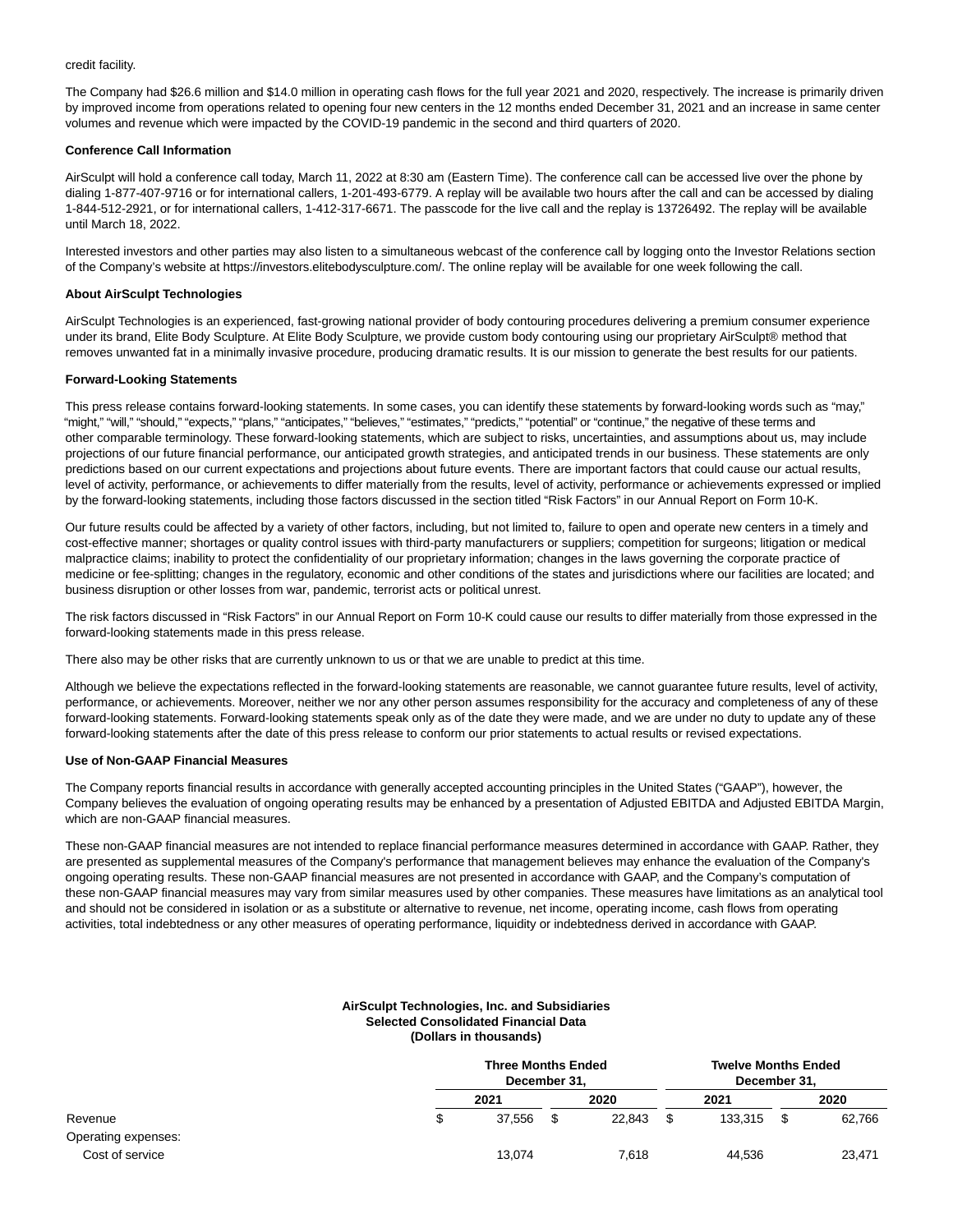| Selling, general and administrative | 34.806    | 7,503  | 65,732  | 23,621 |
|-------------------------------------|-----------|--------|---------|--------|
| Loss on debt modification           |           |        | 682     |        |
| Depreciation and amortization       | 1,933     | 1.476  | 6,597   | 5,641  |
| Total operating expenses            | 49,813    | 16,597 | 117.547 | 52,733 |
| (Loss) Income from operations       | (12, 257) | 6.246  | 15,768  | 10,033 |
| Interest expense, net               | 1,565     | 680    | 4,888   | 2,456  |
| Pre-tax net (loss) income           | (13,822)  | 5,566  | 10,880  | 7,577  |
| Income tax expense                  | 329       |        | 329     |        |
| Net (loss) income                   | (14, 151) | 5,566  | 10,551  | 7,577  |

# **AirSculpt Technologies, Inc. and Subsidiaries Selected Financial and Operating Data (Dollars in thousands, except per case amounts)**

|                                            | December 31,<br>2021 | December 31.<br>2020 |         |
|--------------------------------------------|----------------------|----------------------|---------|
| <b>Balance Sheet Data (at period end):</b> |                      |                      |         |
| Cash and cash equivalents                  | \$<br>25,347         | \$                   | 10,379  |
| Total current assets                       | 29,440               |                      | 11,563  |
| <b>Total assets</b>                        | \$<br>200,554        | \$                   | 179,610 |
| Current portion of long-term debt          | \$<br>850            | \$                   | 400     |
| Deferred revenue and patient deposits      | 2,810                |                      | 3,233   |
| <b>Total current liabilities</b>           | 16,415               |                      | 9,457   |
| Long-term debt, net                        | 81,755               |                      | 32,119  |
| <b>Total liabilities</b>                   | \$<br>117,026        | \$                   | 55,934  |
| Total member's / stockholders' equity      | \$<br>83,528         | \$                   | 123,676 |

|                                 | <b>Three Months Ended</b><br>December 31. |    |          |  |          | <b>Twelve Months Ended</b><br>December 31. |         |  |  |  |
|---------------------------------|-------------------------------------------|----|----------|--|----------|--------------------------------------------|---------|--|--|--|
|                                 | 2021                                      |    | 2020     |  | 2021     |                                            | 2020    |  |  |  |
| <b>Cash Flow Data:</b>          |                                           |    |          |  |          |                                            |         |  |  |  |
| Net cash provided by (used in): |                                           |    |          |  |          |                                            |         |  |  |  |
| Operating activities            | \$<br>(5,706)                             | \$ | 7.200    |  | 26.633   | \$                                         | 13,957  |  |  |  |
| Investing activities            | (2,390)                                   |    | (1, 146) |  | (7, 116) |                                            | (3,689) |  |  |  |
| Financing activities            | 12.705                                    |    | (2,589)  |  | (4, 549) |                                            | (5,017) |  |  |  |

|                                                       | <b>Three Months Ended</b><br>December 31. |    |        |    | <b>Twelve Months Ended</b><br>December 31, |    |        |  |
|-------------------------------------------------------|-------------------------------------------|----|--------|----|--------------------------------------------|----|--------|--|
|                                                       | 2021                                      |    | 2020   |    | 2021                                       |    | 2020   |  |
| <b>Other Data:</b>                                    |                                           |    |        |    |                                            |    |        |  |
| Number of centers as of the end of the period         | 18                                        |    | 14     |    | 18                                         |    | 14     |  |
| Number of procedure rooms as of the end of the period | 32                                        |    | 23     |    | 32                                         |    | 23     |  |
| Cases                                                 | 2,885                                     |    | 2.006  |    | 11.050                                     |    | 5,885  |  |
| Revenue per case                                      | \$<br>13,018                              | \$ | 11,387 | \$ | 12,065                                     | S  | 10,665 |  |
| Adjusted EBITDA (1)                                   | \$<br>10,212                              | \$ | 8,120  | \$ | 46,111                                     | \$ | 17,493 |  |
| Adjusted EBITDA margin <sup>(2)</sup>                 | 27.2%                                     |    | 35.5%  |    | 34.6%                                      |    | 27.9%  |  |

(1) A reconciliation of this non-GAAP financial measure appears below.

(2) Defined as Adjusted EBITDA as a percentage of revenue.

**AirSculpt Technologies, Inc. and Subsidiaries Supplemental Information**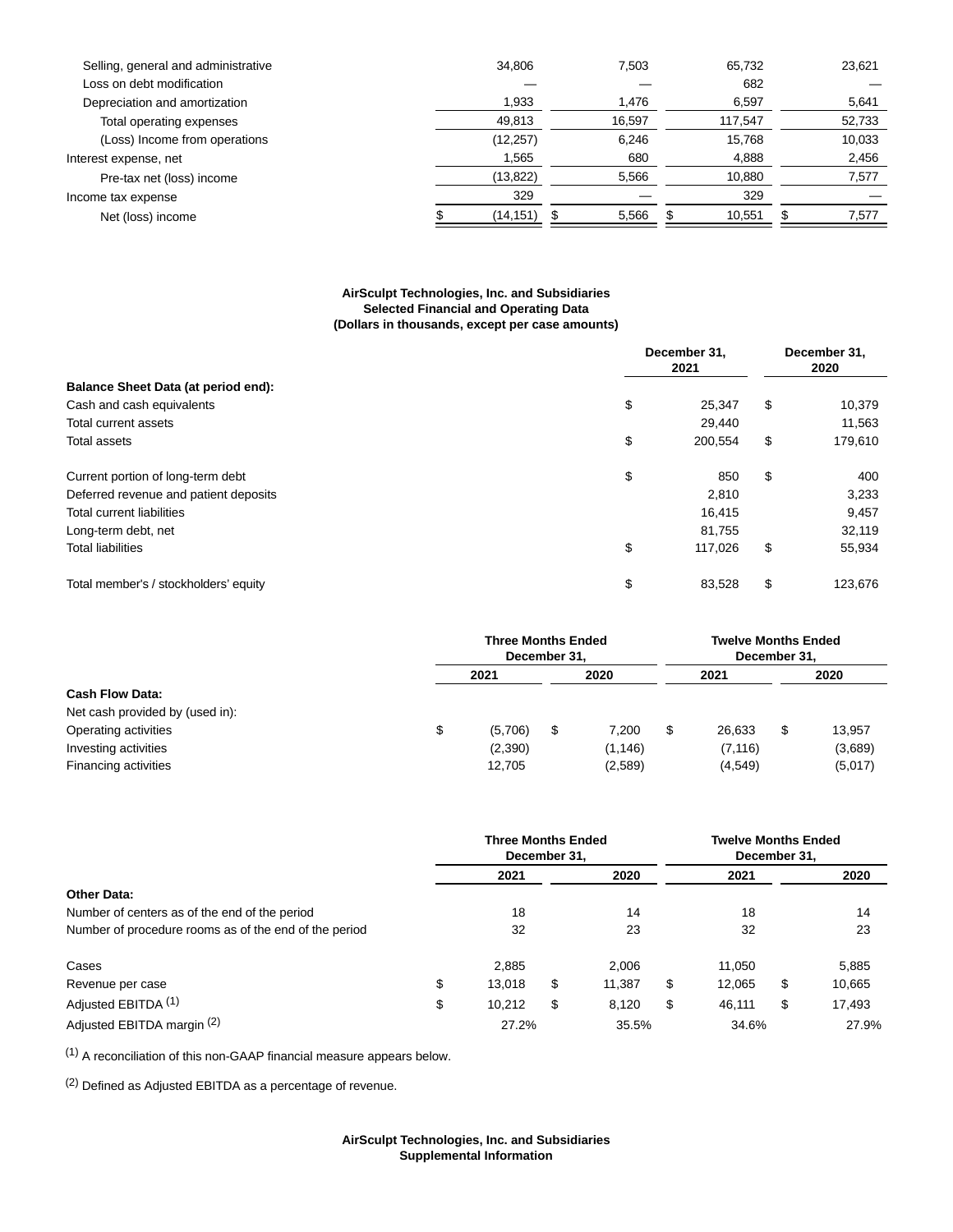#### **(Dollars in thousands, except per case amounts)**

|                                 | <b>Three Months Ended</b><br>December 31, |    |        | <b>Twelve Months Ended</b><br>December 31, |        |   |        |
|---------------------------------|-------------------------------------------|----|--------|--------------------------------------------|--------|---|--------|
|                                 | 2021                                      |    | 2020   |                                            | 2021   |   | 2020   |
| Same-center Information (1):    |                                           |    |        |                                            |        |   |        |
| Cases                           | 2.388                                     |    | 1.997  |                                            | 8.851  |   | 5,692  |
| Case growth                     | 19.6%                                     |    | N/A    |                                            | 55.5%  |   | N/A    |
| Revenue per case                | \$<br>12.884                              | \$ | 11.394 | \$                                         | 11.917 | S | 10,630 |
| Revenue per case growth         | 13.1%                                     |    | N/A    |                                            | 12.1%  |   | N/A    |
| Number of facilities            | 13                                        |    | 13     |                                            | 11     |   | 11     |
| Number of total procedure rooms | 22                                        |    | 22     |                                            | 19     |   | 19     |

 $<sup>(1)</sup>$  For the three months ended December 31, 2021 and 2020, we define same-center case and revenue growth as the growth in each of our cases</sup> and revenue at facilities that have been owned and operated since October 1, 2020. We define same-center facilities and procedure rooms as facilities and procedure rooms that have been owned or operated since October 1, 2020.

For the twelve months ended December 31, 2021 and 2020, we define same-center case and revenue growth as the growth in each of our cases and revenue at facilities that have been owned and operated since January 1, 2020. We define same-center facilities and procedure rooms as facilities and procedure rooms that have been owned or operated since January 1, 2020.

# **AirSculpt Technologies, Inc. and Subsidiaries Reconciliation of Non-GAAP Financial Measures (Dollars in thousands)**

We report our financial results in accordance with GAAP, however, management believes the evaluation of our ongoing operating results may be enhanced by a presentation of Adjusted EBITDA and Adjusted EBITDA Margin, which are non-GAAP financial measures.

We define Adjusted EBITDA as net income (loss) excluding loss on debt modification, initial public offering ("IPO") related costs, sponsor management fee, pre-opening de novo and relocation costs, restructuring and related severance, equity-based compensation, depreciation and amortization, interest expense, net and income tax expense.

We include Adjusted EBITDA because it is an important measure on which our management assesses and believes investors should assess our operating performance. We consider Adjusted EBITDA to be an important measure because it helps illustrate underlying trends in our business and our historical operating performance on a more consistent basis. Adjusted EBITDA has limitations as an analytical tool including: (i) Adjusted EBITDA does not include results from equity-based compensation and (ii) Adjusted EBITDA does not reflect interest expense on our debt or the cash requirements necessary to service interest or principal payments.

We define Adjusted EBITDA Margin as Adjusted EBITDA as a percentage of revenue. We included Adjusted EBITDA Margin because it is an important measure on which our management assesses and believes investors should assess our operating performance. We consider Adjusted EBITDA Margin to be an important measure because it helps illustrate underlying trends in our business and our historical operating performance on a more consistent basis.

The following table reconciles Adjusted EBITDA and Adjusted EBITDA Margin to net income (loss), the most directly comparable GAAP financial measure:

|                                           | <b>Three Months Ended</b><br>December 31, |           |    |       | <b>Twelve Months Ended</b><br>December 31, |        |    |        |  |
|-------------------------------------------|-------------------------------------------|-----------|----|-------|--------------------------------------------|--------|----|--------|--|
|                                           |                                           | 2021      |    | 2020  |                                            | 2021   |    | 2020   |  |
| Net income (loss)                         | \$                                        | (14, 151) | \$ | 5,566 | \$                                         | 10,551 | \$ | 7,577  |  |
| Plus                                      |                                           |           |    |       |                                            |        |    |        |  |
| Sponsor management fee                    |                                           | 969       |    | 125   |                                            | 1,636  |    | 500    |  |
| Equity-based compensation                 |                                           | 6,927     |    | 81    |                                            | 7,185  |    | 325    |  |
| Loss on debt modification                 |                                           |           |    |       |                                            | 682    |    |        |  |
| <b>IPO</b> related costs                  |                                           | 11,837    |    |       |                                            | 11,837 |    |        |  |
| Pre-opening de novo and relocation costs  |                                           | 267       |    | 192   |                                            | 1,556  |    | 879    |  |
| Restructuring and related severance costs |                                           | 536       |    |       |                                            | 850    |    | 115    |  |
| Depreciation and amortization             |                                           | 1,933     |    | 1,476 |                                            | 6,597  |    | 5,641  |  |
| Interest expense, net                     |                                           | 1,565     |    | 680   |                                            | 4,888  |    | 2,456  |  |
| Income tax expense                        |                                           | 329       |    |       |                                            | 329    |    |        |  |
| <b>Adjusted EBITDA</b>                    |                                           | 10,212    |    | 8,120 |                                            | 46,111 |    | 17,493 |  |
| <b>Adjusted EBITDA Margin</b>             |                                           | 27.2%     |    | 35.5% |                                            | 34.6%  |    | 27.9%  |  |
|                                           |                                           |           |    |       |                                            |        |    |        |  |